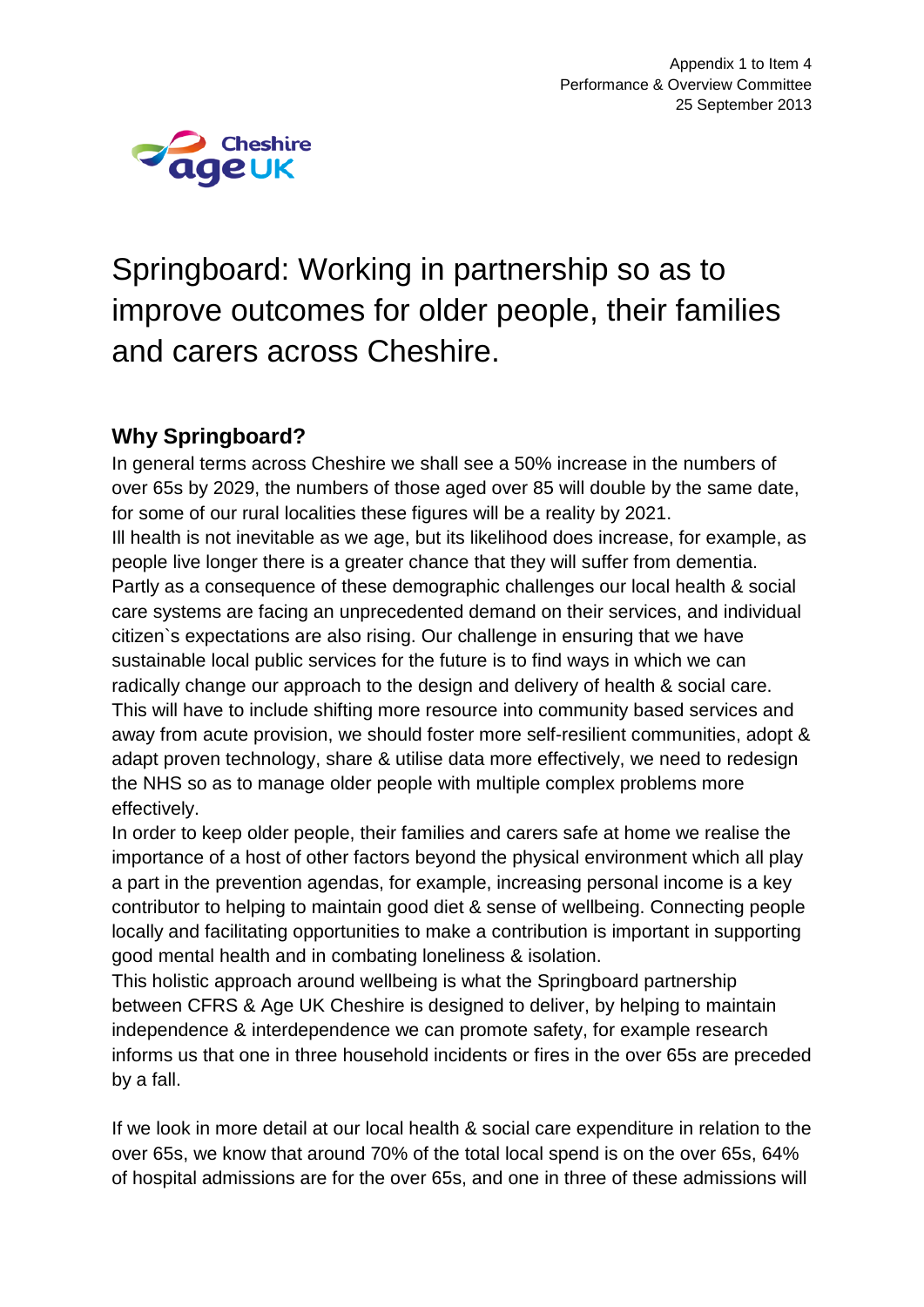be an older person who is living with dementia. The numbers of older people living alone is increasing sharply, the majority of which live in general rather than specialised housing. Although circumstances vary, older people are at greatest risk of accidental death or injury, social isolation, loneliness & ill health compared to any other age group.

• Cheshire East is predicted to experience the highest percentage rise in those older people who will be living with dementia in the North West, Cheshire West & Cheshire will have the fourth largest increase.

Our local JSNA`s point to relatively good health & social care outcomes for our older population in comparison to most other comparator localities, however there are some issues that do not stand up to comparison so well.

- Cheshire East had the second highest figure for excess winter deaths in the North West; Cheshire West & Chester were fourth in the North West.
- 17.1% of households in Cheshire East live in fuel poverty.
- 16.1% in Cheshire West and Chester.
- Both local authorities are seeing a rise in conditions associated with alcohol abuse, the highest cost to the public purse here is in relation to the abuse of alcohol in those in mid and later life.
- Dementia diagnosis rates in both Cheshire East & Cheshire West and Chester are well below the regional and national averages.
- You have a higher probability of going straight from hospital into residential or nursing care, (and then never returning to your home) in Cheshire than most other localities, Cheshire West and Chester having some of the highest numbers in the North West.

We know that in changing these outcomes it will take a range of actions over a considerable period of time; there is a need to rewire public services which means different sectors working in new ways, in partnerships and alongside our communities.

# **Springboard is Local Action.**

Cheshire Fire and Rescue (CFRS) and Age UK Cheshire have been developing a more integrated system of local support which will keep older people safe and help them to maintain individual independence.

We have called this innovative partnership "Springboard", a name that not only encompasses keeping safe, but also acknowledges that in order to do this older people should be facilitated to thrive in our local communities. Springboard also recognises that in order to have sustainable health & social care services locally we shall have to find new ways of reducing the demand on these services.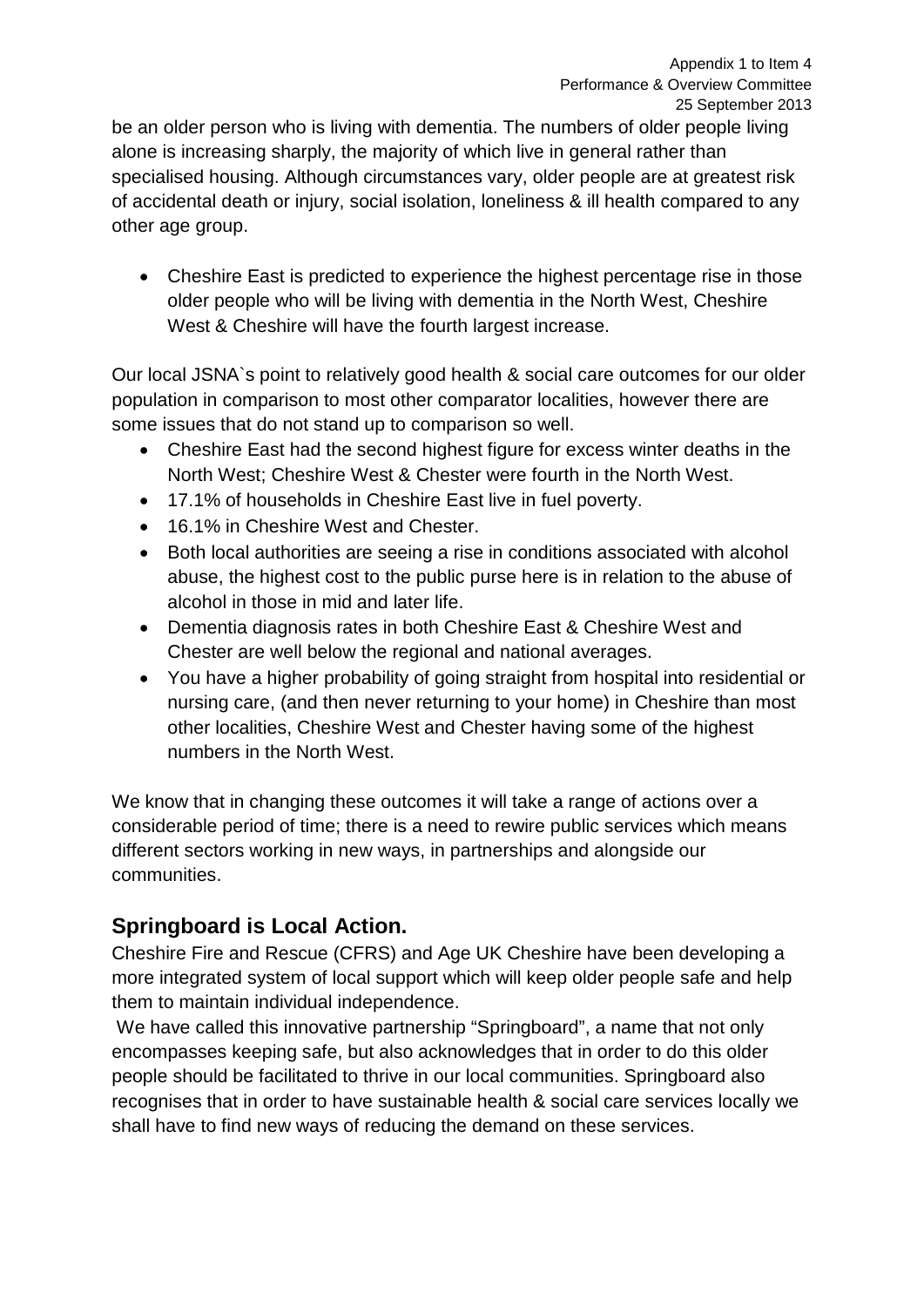By working together both organisations are looking to embed a "presumption of prevention", so as to help older people to remain safe, maintain or improve their sense of wellbeing, to remain at home and manage their personal conditions as well as possible. There is an opportunity through this collaborative partnership to significantly increase the effectiveness and impact of preventative approaches locally around later life. Both organisations have worked together in building a unique range of tools that enable Springboard to be so effective.

## **Locally Designed & Built.**

- Use and access to data. Age UK Cheshire has worked with CFRS to enable for the first time in the UK access by a local FRS to the NHS Exeter System of data, a process which took nearly three years to work through and satisfy all the information safeguards. This data can be blended with other systems such as MOSAIC and with the increasing range of open data sets which are being made available. This not only helps us to understand our older population far better it also enables us to identify and target specific interventions, and in doing so enhance outcomes and work more efficiently.
- Home visits from a trusted brand. We have over 98% success rate in getting over the doorstep and then in engaging with people. Springboard has the ability to enable older people, their families and carers to not only recognise that they have assets, but then in enabling older people to utilise these assets more effectively to help to lead more fulfilling and safer lives.
- Improving cross sector communication, staff from both organisations work closely together at all levels, understanding organisational cultures and promoting learning between them.
- Designing systems alongside older people so as to be more appropriate and effective, such as the assessment form that is used. This was developed by local older people, and the language defined locally. The majority of Age UK Cheshire`s 400 plus regular volunteers are aged over 50).
- Promoting technology, for example use of PDA`s, giving us the ability to provide both information and explanation.
- An "assumption on prevention", each visit is understood to be an opportunity to work with the older person to address a range of issues, including managing the home environment, social networks, healthy lifestyles and maximising income and reducing unnecessary expenditure.
- Data and information sharing, building effective cross organisational communication based on mutual trust.
- Through the promotion of a single easily understood brand such as Springboard it is easier for the public to understand and then to access "preventative" services, use of Springboarddirect as an online selfassessment channel is a way of widening out accessibility, promoting choice and self-service.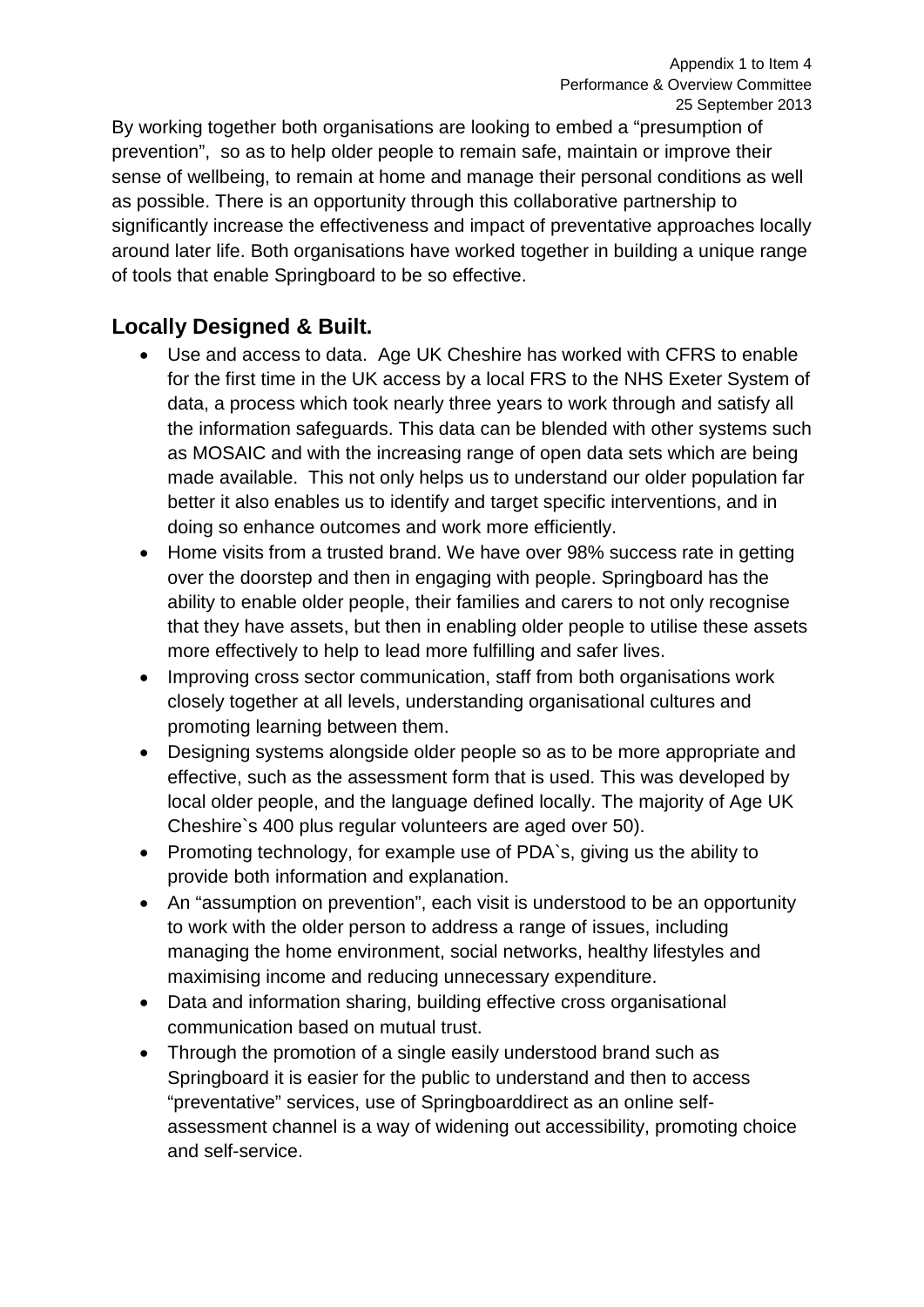- Blending: each home safety contact is a gateway into a diverse range of other options, these could be via Age UK Cheshire`s own services such as befriending schemes, falls prevention, Men In Sheds, community arts, advice & information, healthy living..and lots more, and also we utilise the wealth of other opportunities available within our local civil society.
- Joint Posts, the first time this model has been adopted in the UK. In Cheshire West and Chester a new dementia adviser post was created,(in light of the impact & outcomes being achieved for those living with dementia). This scheme works with the Alzheimer's Society, and our Springboard dementia adviser focuses on the more practical measures once someone has had a diagnosis of dementia, such as advanced decision making, the home environment, access to support and benefits, assistive technology and community equipment. She is able to provide a structured and specialised home safety service, looking at home safety whilst living with dementia. The dementia adviser role is already showing impact, for example ensuring that people get the right care at the right time, this is important as far too many people access expensive acute care far too early, due to a lack of information and support earlier in the progression of their condition. Launched in September 12, and up to March 13 had already been working with 64 people locally who are living with dementia. There has been considerable interest in this innovative approach from other localities, it has been praised & promoted by the dementia Tsar Professor Alistair Burns and it has recently been recognised by Public Health England as good practice, and will be presented as such at the forthcoming national Public Health England conference.

### **Springboard Delivers Local Results**

- Since its inception our joint Springboard partnership has accessed over £11m in benefits for older people, their families and carers across Cheshire, this is the largest figure for the over 65s than has been achieved by any other approach. Reason for this success are down to the use of data to target and then home visit, the role of trusted brands to engage with and the expertise of Age UK Cheshire support teams in benefit entitlement.
- Besides home visiting through Springboard, Age UK Cheshire also received 1054 calls to our advice & information service as a consequence of a CFRS home assessment.
- Age UK Cheshire has been able to widen and develop opportunities for volunteering through this joint working, utilising volunteers time in helping to support and help older people and their carers in their own homes or out in the community.
- The breakdown of issues that people were keen to address are as below, the main benefit dealt with was attendance allowance.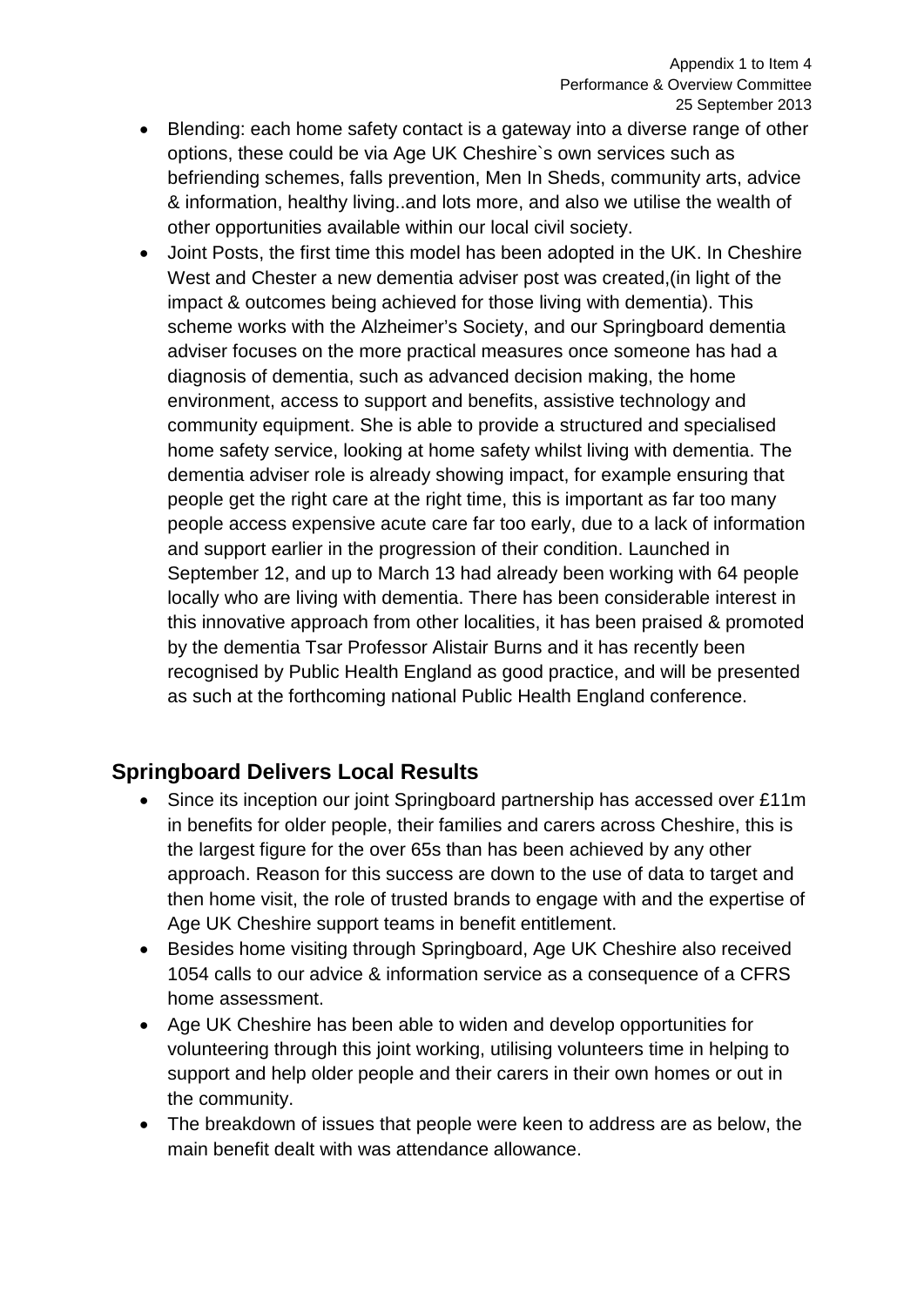

The level & scale of data that we collect is governed by the contract arrangements provided by our local authorities, monthly statistics & monitoring forms are supplied to each council. We do try to keep these paper based reporting systems in proportion, as we aim to focus as much scarce resource as possible actually on delivery direct to older people, their families and carers.

It is an aspiration to seek funding so as to enable us to extract information and evidence our impact more effectively, and to improve our learning, what can we do better?

The £11m figure in unclaimed entitlements achieved through Springboard should be celebrated. This on its own is important evidence of what can be delivered by innovative joint working across sectors and through the access to and use of smart data.

An approx. breakdown of the £11m: £6m in Attendance Allowance. £3.5m in Pension Credit. £1.5m in others, such as "Warm Front".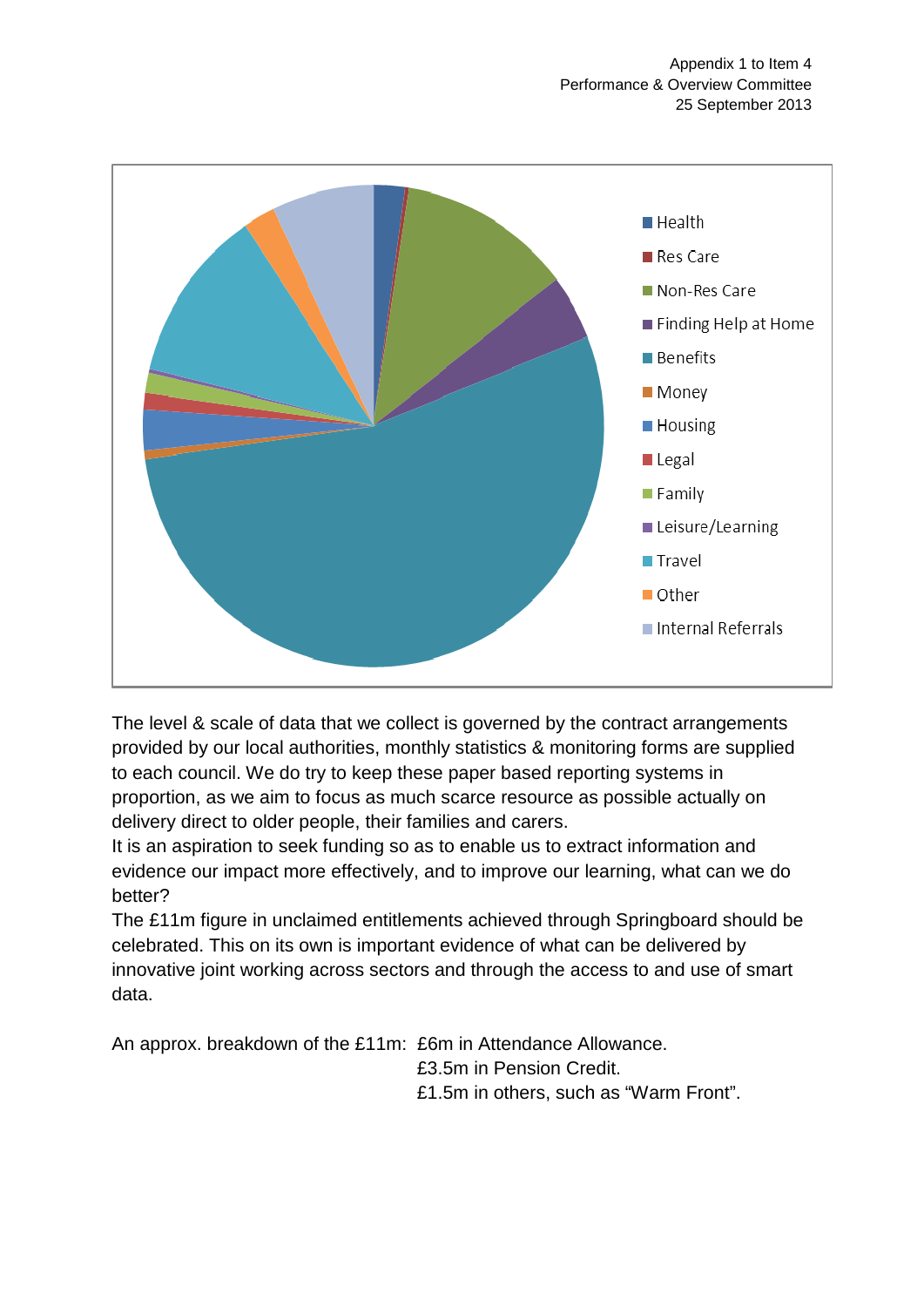The majority of issues relate to practical everyday issues, we are also increasingly able to identify people who are at a point of transition, this could be through bereavement, impaired functionality, changes in personal circumstances.

Besides the results that we achieve described in general terms we have come across many individual stories that probably highlight far more effectively the impact that can be achieved through cross sector collaboration & the use of new ways of working.

### **Springboard Next steps.**

We are all ageing, but not in the same way, research informs us that our socioeconomic status is a stronger determinant of how we age than our chronological age. The partnership approach & potential of CFRS & Age UK Cheshire working collaboratively has already been acknowledged by diverse agencies and individuals such as the Office for Civil Society, Jeremy Hunt the Health Minister, and the Campaign to End Loneliness featured Springboard within their recent guidance for local authorities in how to address the issue of loneliness. The joint working pioneered here in Cheshire has also attracted various awards, but what is clear is that we have only just started this journey. We have had the opportunity to show this local work in Cheshire to a range of agencies from across the UK, many are keen to replicate and learn from our experience.

This work has the potential to deliver far more strategic and significant possibilities around early interventions, and to change perceptions as to how this can be delivered effectively and in low cost proven ways? For example:

- Extending the access and use of data. Working in partnership to show the benefits of accessing new data sets, linking open data more effectively with personal data.
- Look to new external funding opportunities to bring fresh resource into Cheshire to support the work, many opportunities here including new forms of finance & investment.
- Targeting interventions so as to address specific "high cost" issues, such as hospital admissions or falls prevention. Good evidence here on the effectiveness of FRS in relation to falls prevention from University College London who have worked with some London FRS in piloting a falls assessment tool within their home visits. Should we be incorporating this locally?
- Linking data on home safety more effectively to understand what works?
- Managing local integrated commissioning so as to support the effectiveness of Springboard.
- Use of technology both in delivery and in how people engage with us.
- Working with older people to co-design.
- Connecting Springboard into integrated local working.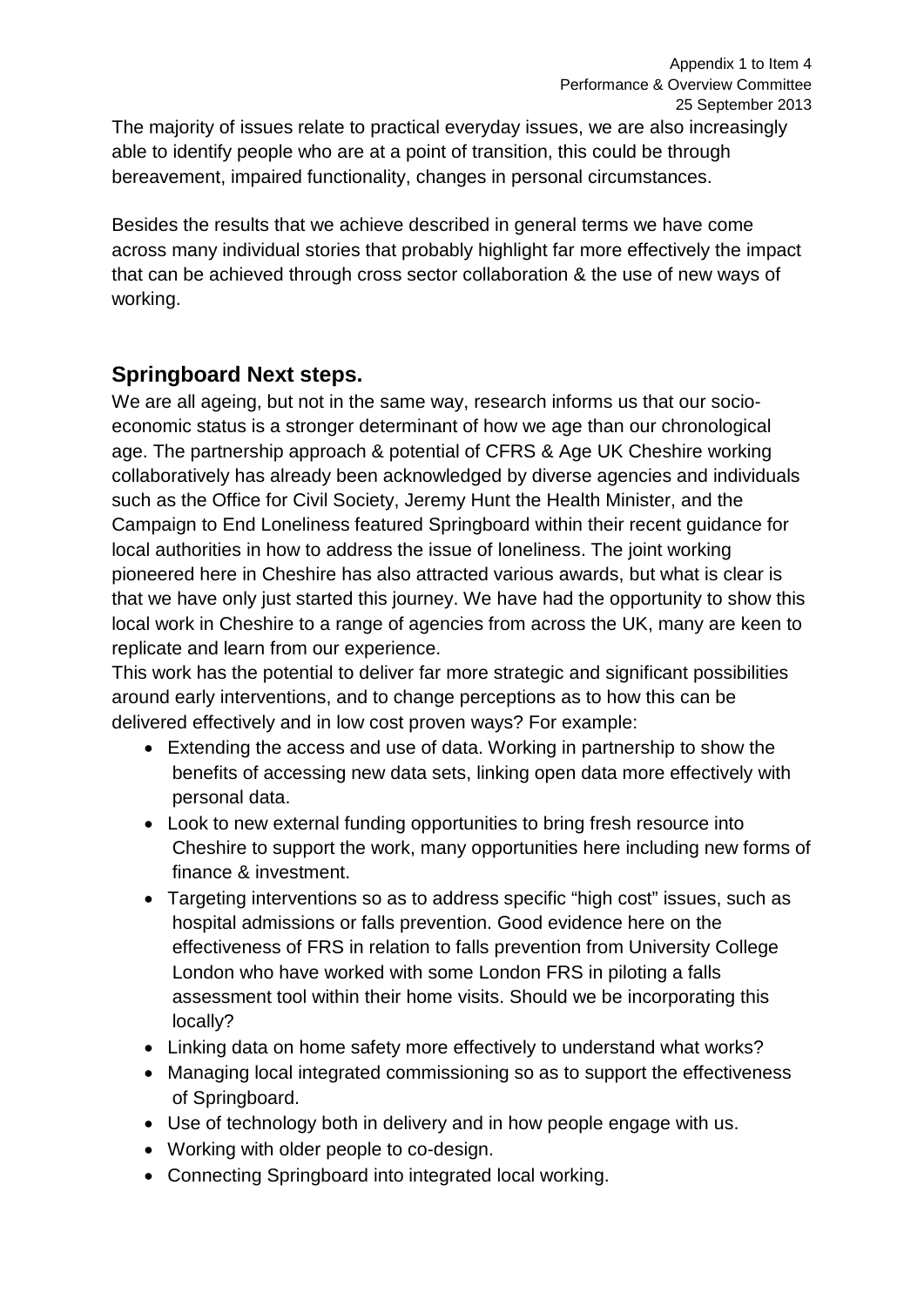- Enhancing the potential and role of volunteering.
- Facilitating research, to help spread learning, what works and why and to evidence impact?
- Building on the potential of trusted brands with which to engage with and reach older people, also in getting them to realise their own assets and to then put these to use.
- Creating new models of cross sector delivery, and to find ways of work more effectively with the private sector.

To summarise in general terms what the outcomes of our collaborative working are for older people.

- To feel and to be safe in your own home.
- To have a purpose, Springboard promotes feeling valued; this can be formally or informally.
- To have a sense of wellbeing, this is about living as well as possible with health conditions.
- To feel at home and connected to others, being as independent as possible.

# **Springboard Case Studies: A little local support can have a big impact.**

Mrs W is 85, recently widowed, lives on her own in a rural area, her care needs have been increasing, which was putting a strain on her daughter and two sons who supported her through providing meals and some domestic support. She has severe arthritis and a heart condition. She rarely ventures out of her (owner occupier) house; recently there was a number of worrying indicators that point to an issue around depression. Through the advocates visit, their engagement and consequential referral via Springboard, she was provided with a home visit from Age UK Cheshire. This resulted in a successful application for Attendance Allowance, a referral to Age UKs befriending service which means that she now receives a weekly visit from a local volunteer, and the Support Brokerage service helped the family set up and organise a more personalised package of support.

She recently joined a local social club, and now attends every week, she explained to our visitor that "that I now feel far more confident, it's a great comfort to know that you are there".

Mrs C 70 has dementia, diagnosed recently; she lives alone in an urban locality. A former teacher, most of her immediate family are now living or working far away. She was referred by social care to our dementia adviser service, and was in a state of some anxiety and very tearful when our advocate first visited. She was able to spend time with her, reassure her taking time to explain her condition and working through some practical measures which she might consider. Her home environment was